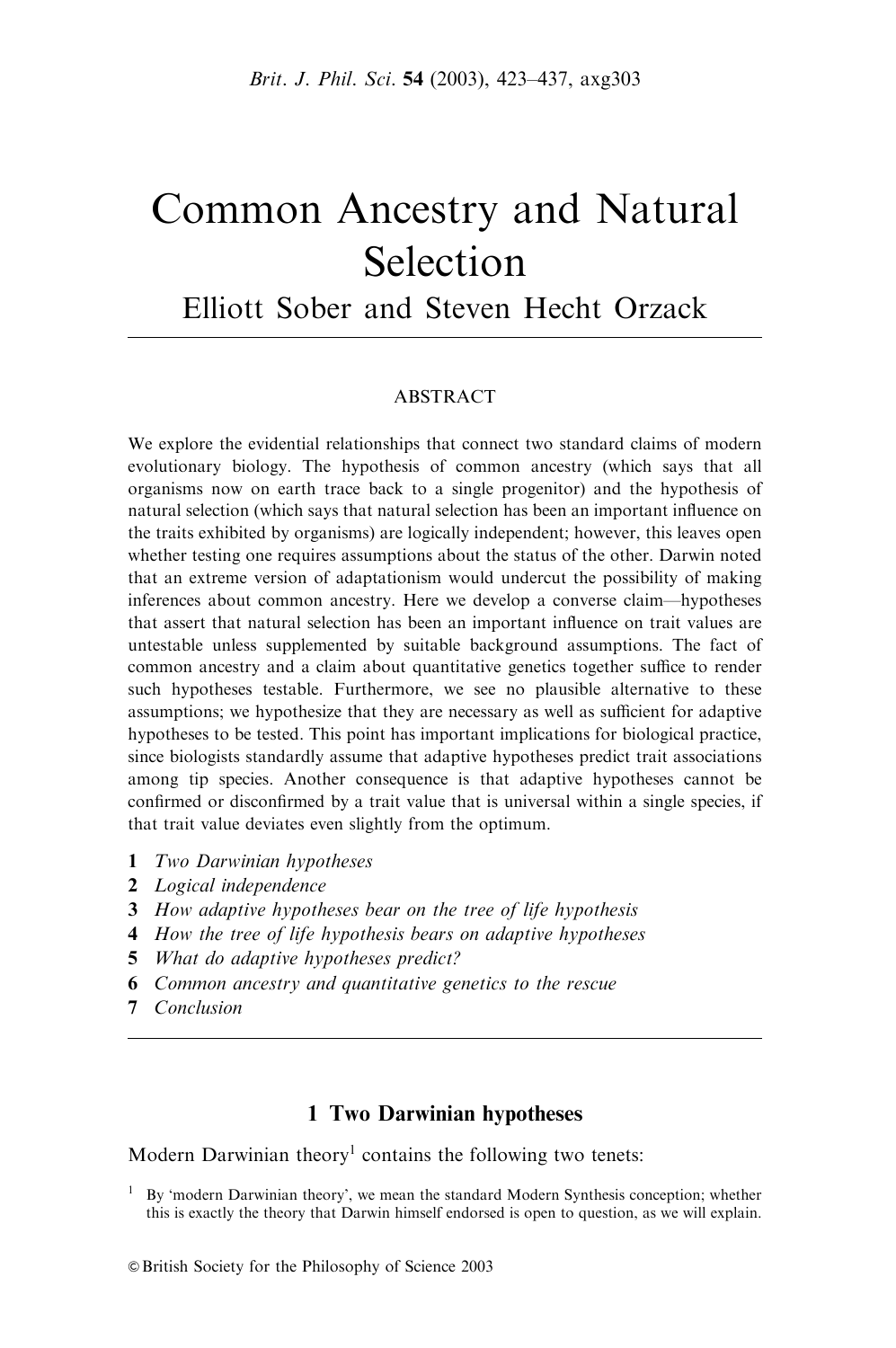The Tree of Life Hypothesis: All organisms now on earth have a common ancestor.

The Hypothesis of Natural Selection: Natural selection was an important cause of the similarities and differences exhibited by the organisms now on earth.

We believe that this theory is best understood as an historical hypothesis about life on earth; it does not fingo hypotheses about the laws of life that must apply everywhere and at all times. The theory does not say that *every* planet is such that the life forms found there trace back to a common ancestor, nor does it say that the organisms on *all* planets must have been strongly influenced by natural selection. Darwinian theory and 'universal Darwinism' (Dawkins [1983]) are different. We will return to this point shortly.

The tree of life hypothesis is located at one end of a continuum. It asserts that there is a *single* ancestor shared by all present-day organisms on earth.<sup>2</sup> At the other end of the continuum is the hypothesis that every species now alive is the result of a separate origination event. Special creationists endorse this claim, but it need not be given a formulation in terms of intelligent design. Other phylogenetic hypotheses can be located in between these two extremes; one might claim, for example, that all animals are related and that all plants are too, but that plants and animals are not. Although Darwin did present an argument for a single origin, he usually maintained a careful agnosticism on whether current life traces back to a few forms or to one.<sup>3</sup> Many current biologists are less hesitant; the hypothesis of a single common ancestor is often regarded as strongly supported by the near-universality of the genetic code (an argument we will consider shortly) and by other universals of biochemistry (e.g., the fact that all amino acids found in proteins are left-handed).

The second component of Darwinian theory—the hypothesis of natural selection—also occupies a position on a continuum, one which concerns the importance that natural selection has had in the evolutionary process. Here are three important benchmarks on that continuum (Orzack and Sober [1994a], [1994b]; Sober [1993]):

- (U) Natural selection has been an influence on the evolution of most traits in most populations.
- <sup>2</sup> This does not mean that life originated just once; it may have had multiple start-ups, if all but one went extinct. Also, we do not construe the tree of life hypothesis to mean that there is a single phylogenetic *tree* in the strict sense of that term. A tree is a structure that splits but never joins as one moves from root to tips. Species that arise by hybridization or experience a great deal of horizontal transfer do not form phylogenetic trees, but they can still trace back to a single common ancestor.
- <sup>3</sup> For Darwin's argument for a single progenitor, see Darwin ([1859], p. 484). However, the famous closing paragraph of the Origin describes the 'grandeur in this view of life, with its several powers, having been originally breathed into a few forms or into one' (Darwin [1859], p. 490); a few pages earlier, Darwin describes 'all beings [. . .] as the lineal descendants of some few beings which lived long before the first bed of the Silurian system was deposited' (Darwin [1859], pp. 488-9).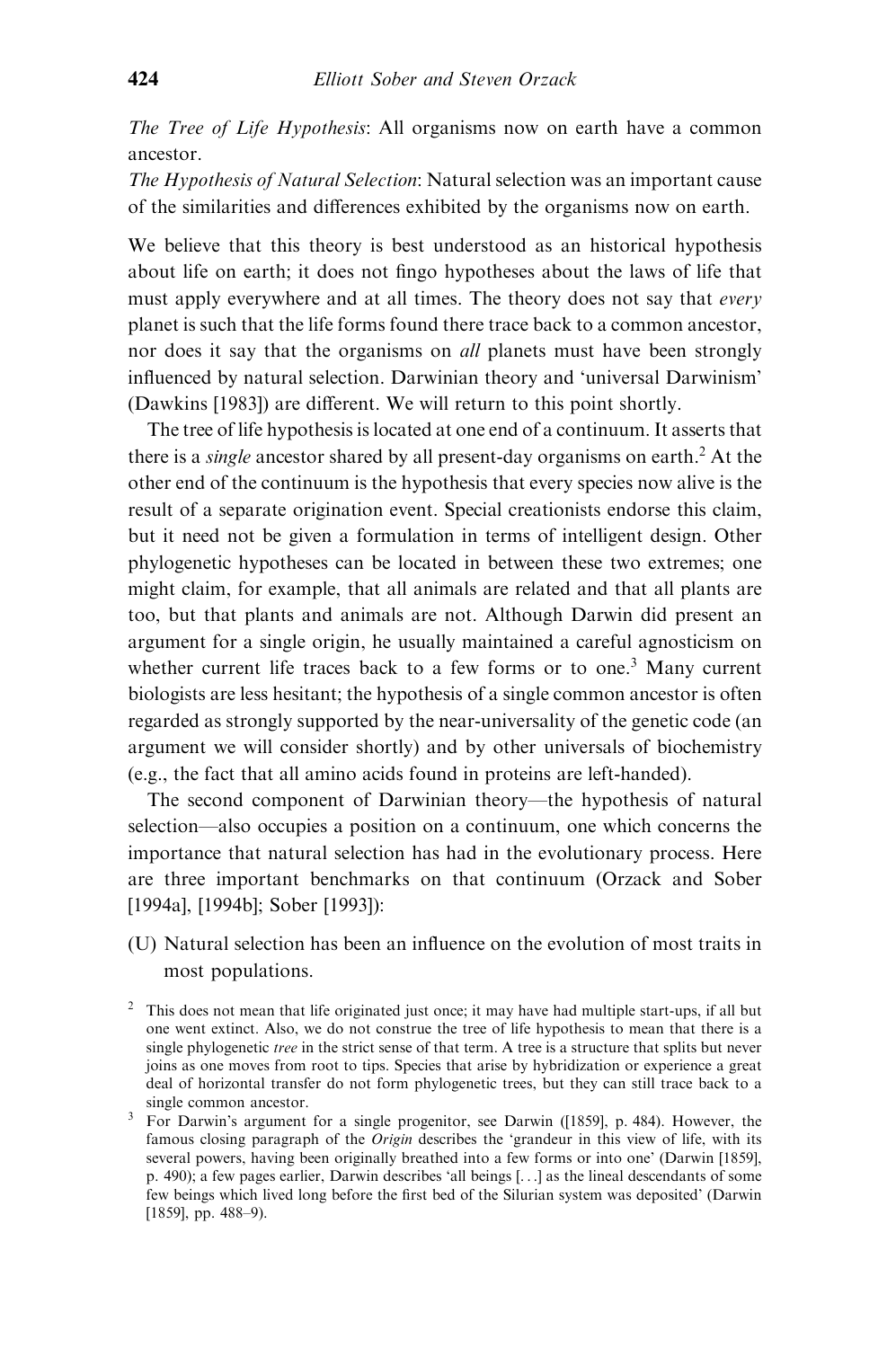- (I) Natural selection has been an important influence on the evolution of most traits in most populations.
- (O) Natural selection has been the only important influence on the evolution of most traits in most populations.

These propositions are listed in order of increasing logical strength; later entries entail earlier ones, but not conversely. For example, the claim that natural selection was *an* important influence on the vertebrate eye (I) does not entail that selection was *the only* important influence  $(O)$ . We understand this latter claim to mean that selection was so powerful that it was able to sift through a rich range of variation and cause the fittest of the available traits to evolve. According to (O), the correct explanation for why we now observe a given trait is that it was present ancestrally, along with others that were less fit, and natural selection eliminated the alternatives; proposition (O) predicts that organisms should exhibit *optimal* trait values.<sup>4</sup>

In our view, the continuing debate about adaptationism concerns whether (O) is true, or only something weaker.<sup>5</sup> Proposition (O) embodies a relatively monistic view of evolution, whereas (I) is more pluralistic. Furthermore, whether (O) is true can be decided only on a trait-by-trait basis. The question is whether nonselective processes, such as genetic drift, have been so negligible in their influence that they can be omitted from explanatory and predictive models. The problem concerns the legitimacy of certain *idealiza*tions (Orzack and Sober [1994a], [1994b]; Sober [1993]).

Given these clarifications of what the tree of life hypothesis and the hypothesis of natural selection mean, we return to our initial claim that Darwinian theory is an historical hypothesis about life on Earth, rather than a universal generalization. We do not rule out the possibility that arguments might be developed that show that the Darwinian theory must be true on any planet of a certain type. However, if one argues for the universal validity of the hypothesis of natural selection, one must do more than show that natural selection will be common. Demonstrating (U)—the ubiquity of natural selection—is not sufficient to show that (I) is true. Similarly, perhaps one can show that even if more than one start-up occurs initially, the process of lineage extinction will have the result that at some sufficiently remote future time, all the organisms alive then will trace back to a single common ancestor. However, such 'theoretical' arguments do not exist in anything but a sketchy form at present (Sober [1999]); evolutionary biologists defend their claims

<sup>&</sup>lt;sup>4</sup> Here 'optimal' means the fittest of the *available* phenotypes, not the fittest phenotype that is conceivable; there is no prediction that zebras will evolve machine guns with which to repel lion attacks.

<sup>5</sup> This is the substance of adaptationism and anti-adaptationism as claims about nature. In addition, the debate has included a variety of purely methodological disputes. It is important to see that these are conceptually separate (Sober [1993], Godfrey-Smith [2001]).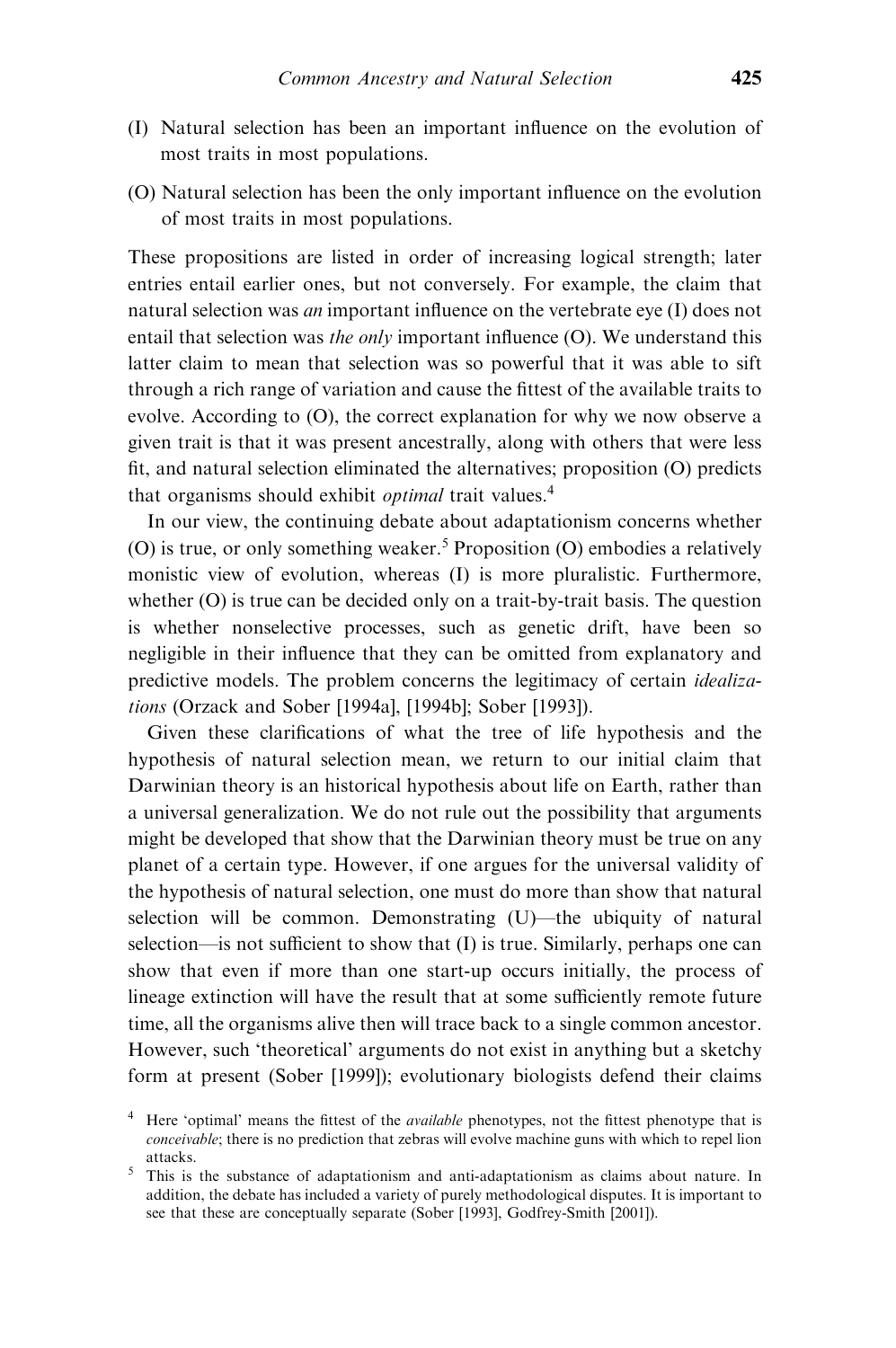|--|--|

|                                                                       | natural selection<br>is important | natural selection is<br>not important                        |
|-----------------------------------------------------------------------|-----------------------------------|--------------------------------------------------------------|
| one tree                                                              | contemporary<br>Darwinism         | Kimura (1993)                                                |
| major groups of contemporary<br>organisms originated<br>independently | Haeckel (1876)                    | Lamarck $(1809)$<br>Special Creationists<br>Senapathy (1994) |

The tree of life hypothesis and the hypothesis of natural selection are logically independent—all four of the positions depicted here are logically consistent.

about monophyly<sup>6</sup> and natural selection by 'data-driven' arguments that advert to the observed features of organisms on earth.<sup>7</sup>

# 2 Logical independence

The two components of Darwinian theory are logically independent; the truth or falsity of the one does not entail the truth or falsity of the other (Mayr [1982], pp. 505–10). An easy way to see this is to note that all four of the cells in the accompanying table represent logically consistent positions.

Kimura ([1983]) accepts the tree of life hypothesis, but his neutral theory of molecular evolution asserts that the evolutionary dynamics of molecular variation (e.g., DNA sequence polymorphism) are almost always governed by genetic drift, not natural selection. Of course, Kimura's theory is consistent with the Darwinian theory, if the former is restricted to molecular traits and the latter is restricted to morphological, physiological, and behavioral traits; when not restricted in this way, the two theories conflict. However, our point is just that the upper-right cell is logically consistent.<sup>8</sup>

Lamarck's ([1809]) theory of evolution entails that natural selection is not important and that the tree of life hypothesis is false. Lamarck thought that lineages originate by spontaneous generation and then evolve through a preprogrammed sequence of steps. The major changes that a lineage undergoes are the result of an endogenous drive towards increasing complexity; they are not an adaptive and opportunistic response to environmental conditions, which can result in only modest changes. For Lamarck, present-day human

<sup>&</sup>lt;sup>6</sup> The tree of life hypothesis asserts that all *current* life on earth is part of a single monophyletic group; it does not claim that all *past and present* living things form a monophyletic group. The latter claim would be incompatible with multiple start-ups.

<sup>7</sup> An example of a data-driven argument concerning common ancestry is Crick's argument about the (near) universality of the genetic code, which we will discuss.

<sup>8</sup> Mayr ([1982], p. 506) constructs a similar table, and lists Hugo de Vries and T. H. Morgan as endorsing common ancestry but denying the importance of natural selection.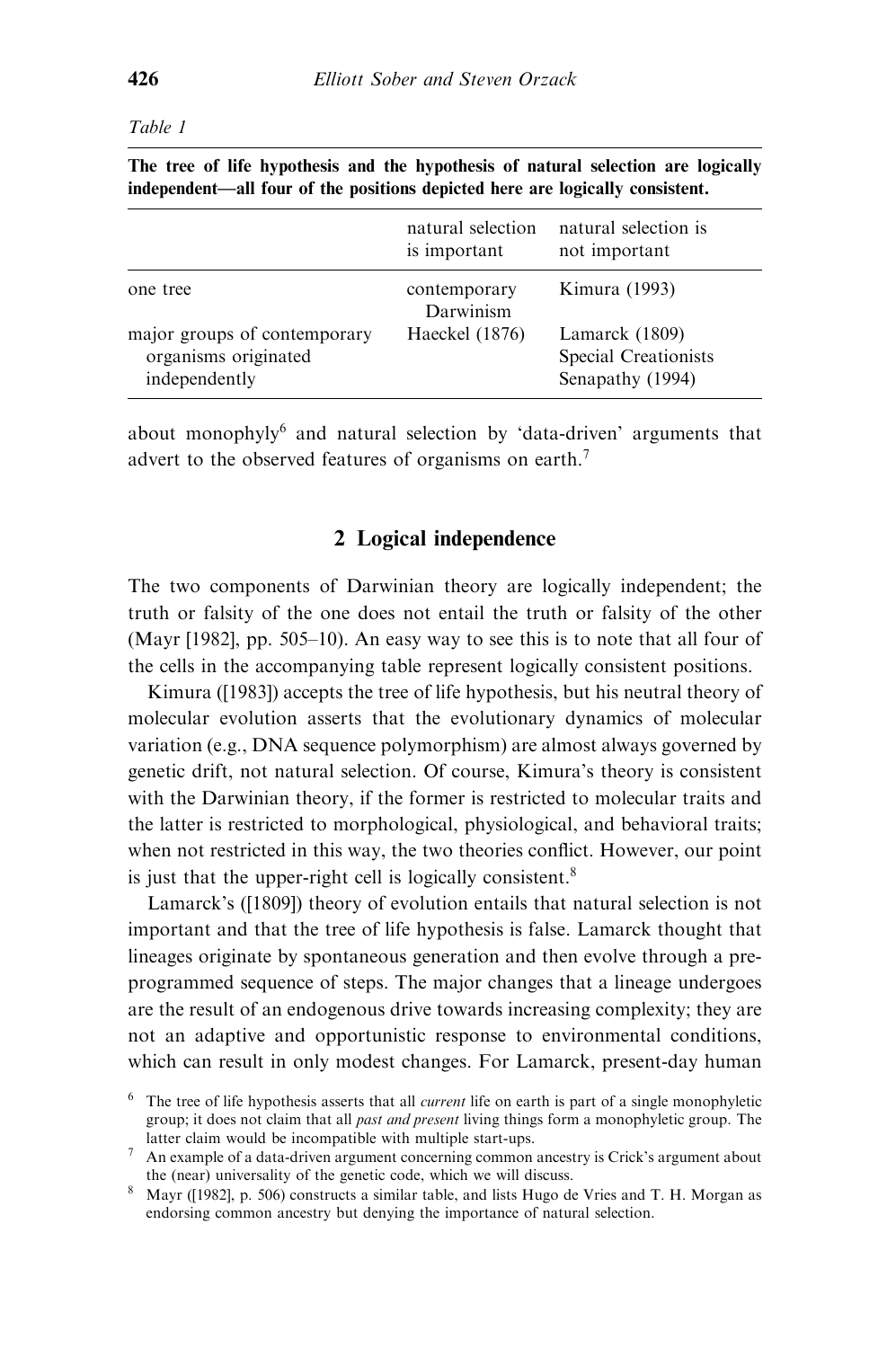beings belong to a very old lineage, because we are very complex; present-day worms belong to a lineage that arose more recently, because worms are relatively simple. According to this theory, present-day human beings and present-day worms do not have a common ancestor, even though present-day human beings are descended from worm-like ancestors (Bowler [1984]). The Lamarckian picture is logically consistent. The same is true of the position of special creationists, who defend the hypothesis of separate origination by claiming that natural selection could not generate the diversity we observe if all current life stemmed from a single ancestor. Senapathy ([1994]) takes this view as well, without invoking the idea of intelligent design.

Finally, Haeckel ([1876]) argued that bacteria arose many times from precellular 'albumen' (protein) and that the kingdoms of nucleated cells—plants (which for Haeckel included fungi), animals, and protists—arose polyphyletically from bacterial lineages. Haeckel also emphasized the importance of natural selection. Again, our point is not to defend the plausibility of the lowerleft cell in the table, but to point out its logical consistency.

#### 3 How adaptive hypotheses bear on the tree of life hypothesis

Even though the phylogenetic and the adaptive hypotheses in Darwinism are logically independent, it does not follow that they are *evidentially* independent. Darwin ([1859], p. 427) noted one way in which they are evidentially connected:

analogical or adaptive characters, although of the utmost importance to the welfare of the being, are almost valueless to the systematist. For animals, belonging to two most distinct lines of descent, may readily become adapted to similar conditions, and thus assume a close external resemblance; but such resemblances will not reveal—will rather tend to conceal their blood-relationship to their proper lines of descent.

Darwin's point is that similarities involving highly adaptive traits are apt to provide misleading information about ancestry; instead, the best evidence of common ancestry comes from neutral or even deleterious features. For example, the torpedo-like shape of dolphins and sharks does not strongly support the hypothesis that they have a common ancestor, since one would expect big aquatic predators to have this shape, even if they originated separately. In contrast, the fact that many mammalian foetuses and many fish have gill slits is evidence of relatedness, if gill slits in mammals have little or no adaptive function.

Darwin wrote that adaptive similarities are 'almost' valueless as guides to genealogy. Consistent with this hedge, modern evolutionary theory suggests that adaptive similarities can sometimes provide evidence of common ancestry. Suppose there are multiple adaptive peaks for a given trait; if so, stabilizing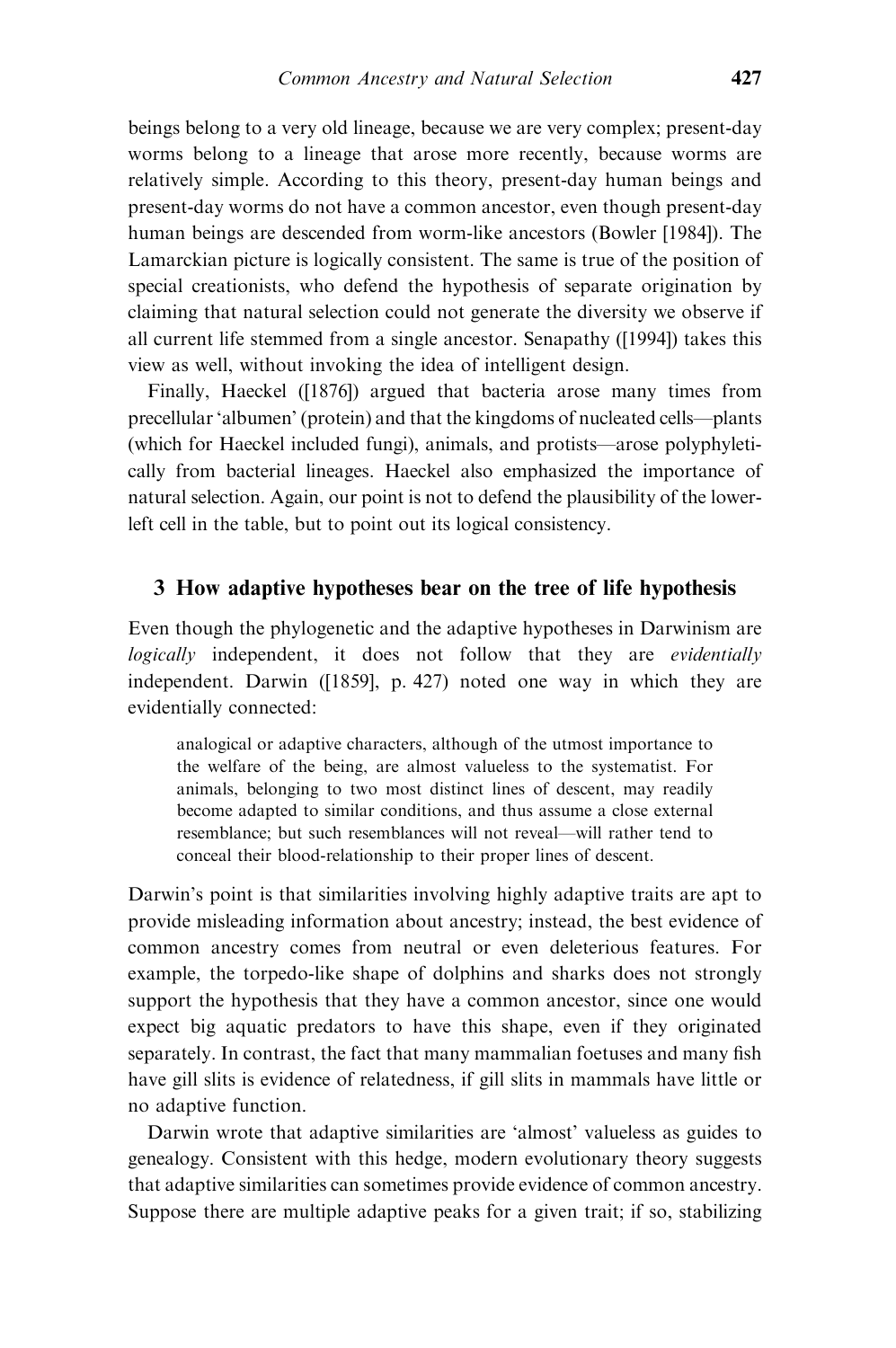selection will tend to keep a descendant on the peak that its ancestor occupied. Suppose we observe that present-day organisms occupy just one of those peaks. Since there are many possible peaks, we can interpret this observation as evidence that these organisms trace back to a common ancestor. This is the logic underlying Crick's ([1968]) argument that the (near) universality of the genetic code provides evidence that all present-day organisms are genealogically related. Crick says that the code is a 'frozen accident'—it is one of a large number of equally fit alternatives. However, once a code is in place, changing it would likely be difficult. Notice that the argument for the tree of life hypothesis that appeals to the code's near universality does not require that the alternatives be equally fit; this is important, since it is arguable that the code is optimal (see e.g. Freeland *et al* [2000]).

Despite the fact that multiple peaks allow adaptive similarities to provide evidence of common ancestry, a general point remains: The stronger the role that natural selection has played, the less evidence there will be for the hypothesis of common ancestry. The more a trait's distribution can be explained solely on the basis of natural selection, the less evidence the trait will provide for shared ancestry. This point entails that the most extreme form of adaptationism leads to epistemological disaster. If every feature of every organism could be explained solely by appeal to the hypothesis of natural selection,<sup>9</sup> we would have no evidence of common ancestry.

#### 4 How the tree of life hypothesis bears on adaptive hypotheses

Partly in response to the controversy over adaptationism sparked by Gould and Lewontin ([1979]), there has been a proliferation of methods for testing adaptive hypotheses that take account of phylogenetic relationships (see Harvey and Pagel [1991] for an introduction). These methods are motivated by the fact that common ancestry poses an epistemological problem. Standard statistical theory usually requires that the data one uses to test hypotheses be independent. However, if species have common ancestors, their traits may fail to be independent.<sup>10</sup> One response to this problem is to transform the data so that the transformed data are independent (Felsenstein [1985]; see Orzack and Sober [2001] for further discussion).

In the previous section, we discussed the point that adaptationism poses a problem for testing hypotheses of common ancestry. The comparative

Notice that with multiple adaptive peaks, a species' trait value cannot be explained solely by citing natural selection; the lineage's initial condition is also relevant. For a simple illustration of this idea, see the discussion of heterozygote inferiority in Sober ([1993], p. 129).

<sup>&</sup>lt;sup>10</sup> All claims about trait independence are conditional on the strength of selection, the topology of the phylogenetic tree, and the absolute amount of time involved (Hansen [1997]). For example, tip species in a bifurcating tree can be independent, provided that the lineages are sufficiently old and selection is sufficiently powerful.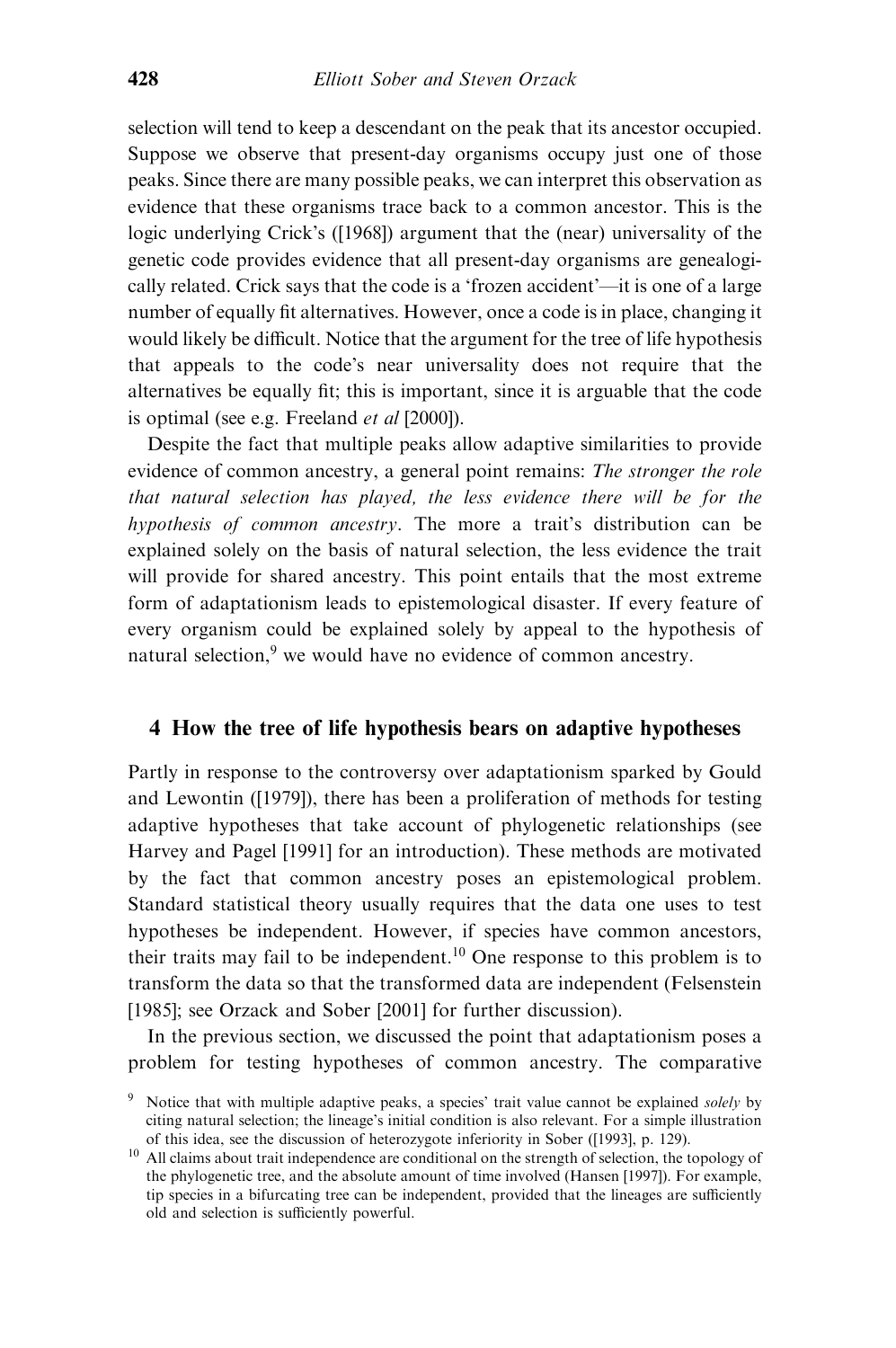methods that have recently been developed are responses to the converse problem—that common ancestry poses a problem for testing adaptive hypotheses. Yet, it has not been noticed that common ancestry solves a problem that arises in connection with testing adaptive hypotheses. Adaptive hypotheses that assert that natural selection has been an important influence on trait values are untestable unless they are supplemented by suitable background assumptions. We will argue that the hypothesis of common ancestry helps provide this needed supplementation.

#### 5 What do adaptive hypotheses predict?

As noted earlier, adaptive hypotheses can be given stronger or weaker formulations. The strongest formulation proposition (O)—says that selection has been the only important influence on a trait's evolution. For example, consider an instance of (O) that asserts that the length of a bear's fur is an optimal adaptation to ambient temperature. Given facts about their biology and about the environments they occupy, a bear's fur should have the length that maximizes fitness. One hypothesis about the optimal relationship of fur length to ambient temperature is represented by the line in Figure 1. The hypothesis that different bear species have optimal fur lengths in the sense specified by this optimality hypothesis can be tested without information about their common ancestry. The question is simply whether a species' fur length matches that predicted by the optimality line. The fact that species are close to their optima is not enough to accept proposition (O), nor is the fact that the data show a downward trend.

We are interested in a reaction that many biologists have to the kind of data presented in Figure 1. They would insist that the observed dependence of fur length and ambient temperature is evidence that fur length evolved via natural selection in response to changes in ambient temperature. The data provide evidence that natural selection has significantly influenced the trait's evolution. An instance of proposition (I) is confirmed, even though proposition (O) is not.

This interpretation of the data poses a problem. After all, we have data only on extant species. But adaptive hypotheses describe the changes that natural selection supposedly effected in lineages; an instance of proposition (I) predicts that bear lineages evolved in the direction of the optimal trait values depicted in Figure  $1<sup>11</sup>$  How can observations of the *present* test hypotheses about the changes that allegedly took place in the past? As noted, instances of proposition (O) can be tested. But how are we to test instances of

<sup>&</sup>lt;sup>11</sup> More precisely, instances of proposition (I) predict that lineages will exhibit a probabilistic tendency to move in the direction of the optimality line; they need not do so invariably.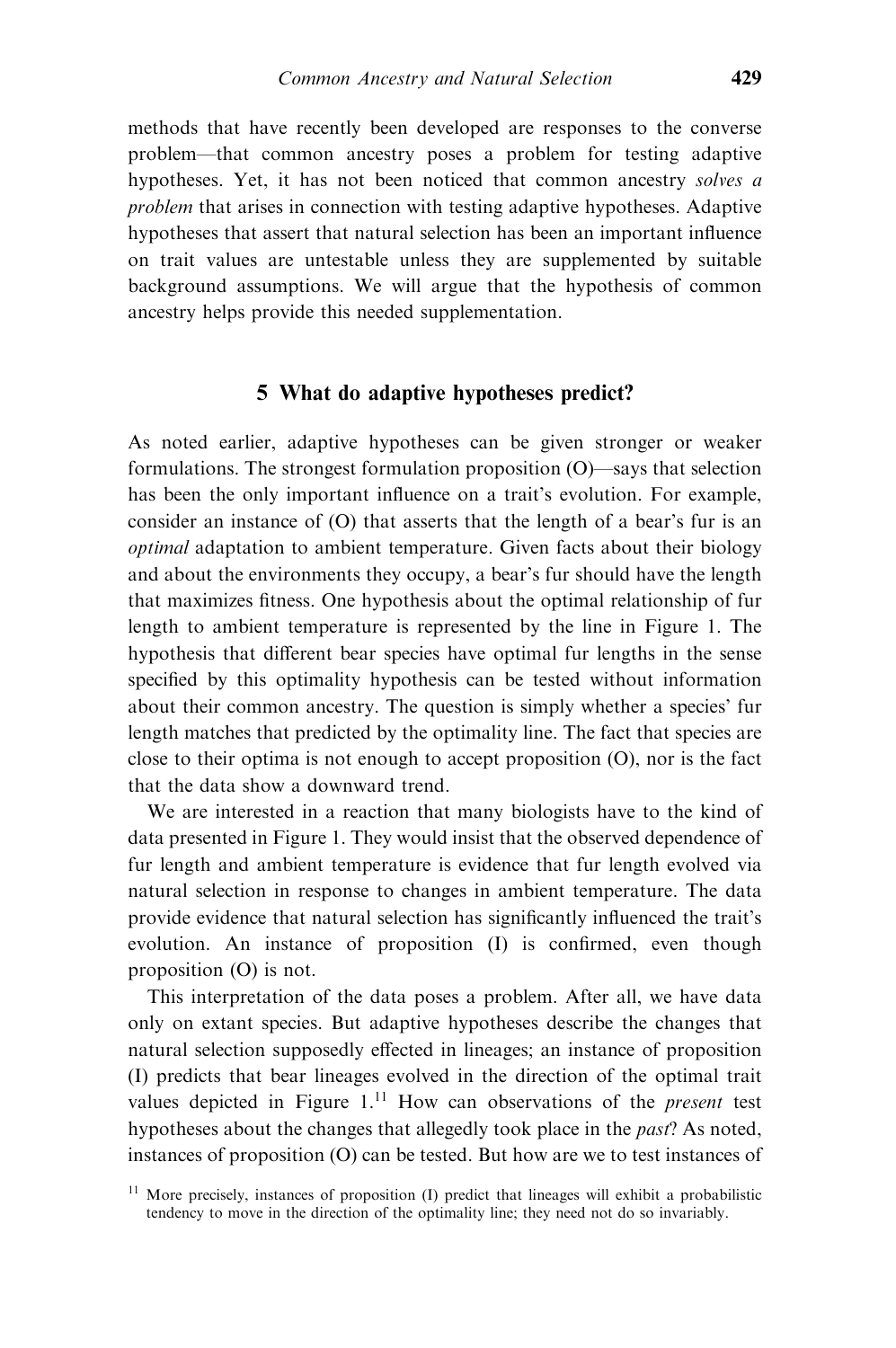

Figure 1: The observed trait values of extant bear species show a downward trend; the values are close to, but not on, a hypothesized optimality line.

(I), if all we observe are the fur lengths that species now have and the temperatures of their environments now?

Consider Figure 2, which depicts two scenarios in which species evolve in the direction of an optimal relation between fur length and temperature. The arrows represent lineages that are ancestral to the species we observe, which are represented by data points. In Figure 2a, the result of this evolution is a set of species that show a downward trend; in Figure 2b, the result is a set of species that show the opposite trend. This illustrates the general point that the hypothesis in question—that lineages tend to evolve in the direction of their optima—does not by itself entail that there should be a downward trend in the data. What trend the adaptive hypothesis predicts depends on the traits of ancestors. But ancestral character states are rarely known when an adaptive hypothesis is being tested.<sup>12</sup>

Before explaining how instances of proposition (I) can be tested, we want to emphasize that the problem illustrated in Figure 2 arises even when a single species' trait value is 'very close' to that predicted by an optimality model—even one that is biologically well-motivated. Parker ([1978]), for

 $12$  An observed fossil can not be assumed to be an *ancestor* of an extant species, though its traits may licence the inference that it is a *relative*. Since fossils are older than extant organisms, they are temporally closer to some of the phylogenetic tree's interior nodes and therefore may provide stronger evidence about the character states of ancestors than an extant species does.

It is widely held (e.g., by Ridley [1983]) that cladistic parsimony provides a solution to this problem—if the observed species are tip species in a phylogenetic tree, then parsimony allows one to reconstruct the character states of the tree's interior nodes, thus affording a test of adaptive hypotheses that make claims about the changes that occur in the tree's branches. Notice how this procedure uses the idea of common ancestry to test adaptive hypotheses. However, this solution is problematic; see Sober ([2002b]) for discussion.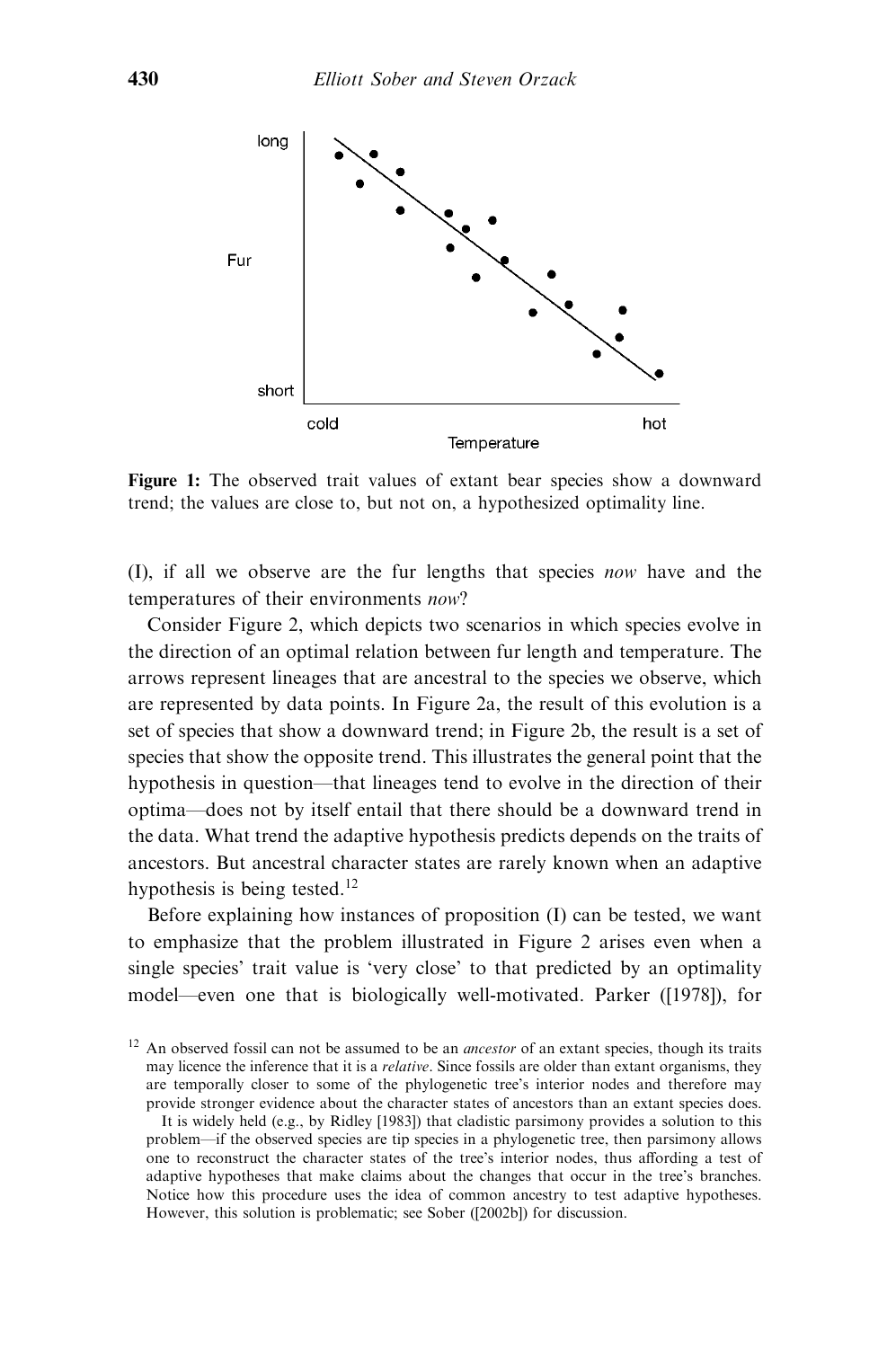

Figure 2: Two scenarios in which bear lineages evolve in the direction of a hypothesized optimality line. Depending on what trait values those lineages have when they start evolving, the result can be a set of extant species (represented by dots) that exhibit either (a) a downward trend, or (b) an upward trend.

example, constructed an optimality model for dung fly copulation time; the observed time, he reports, is 35 minutes and the optimal time, according to the model, is 41. Can one conclude from this that natural selection, as described in the optimality model, has been an important influence on the trait? We believe the answer is no; the observed value of 35 does not settle whether the lineage evolved towards or away from the hypothesized optimum, and so the observation, by itself, cannot confirm the hypothesis. Unfortunately, the trait values of dung fly ancestors are not something we observe. So how do the observed features of descendants bear on the adaptive hypothesis?

# 6 Common ancestry and quantitative genetics to the rescue

Fortunately, instances of proposition (I) are testable. If species have common ancestors and if the response to selection is proportional to the intensity of selection, then we can test instances of proposition  $(I)$  by looking just at extant species; information about the traits of ancestors is not needed. We will explain this claim in terms of our bear example. Figure 3 shows a species A that is the ancestor of species  $D_1$  and  $D_2$ . After speciation occurs,  $D_1$ 's environment gets colder while  $D_2$ 's gets warmer. Fur length in both species then evolves towards the optimal value for the given temperature.<sup>13</sup>

How far should we expect the lineages leading to species  $D_1$  and  $D_2$  to evolve? According to the adaptive hypothesis, selection favors a reduction in

<sup>&</sup>lt;sup>13</sup> It is not essential to our argument that descendant lineages experience instantaneous changes in temperature.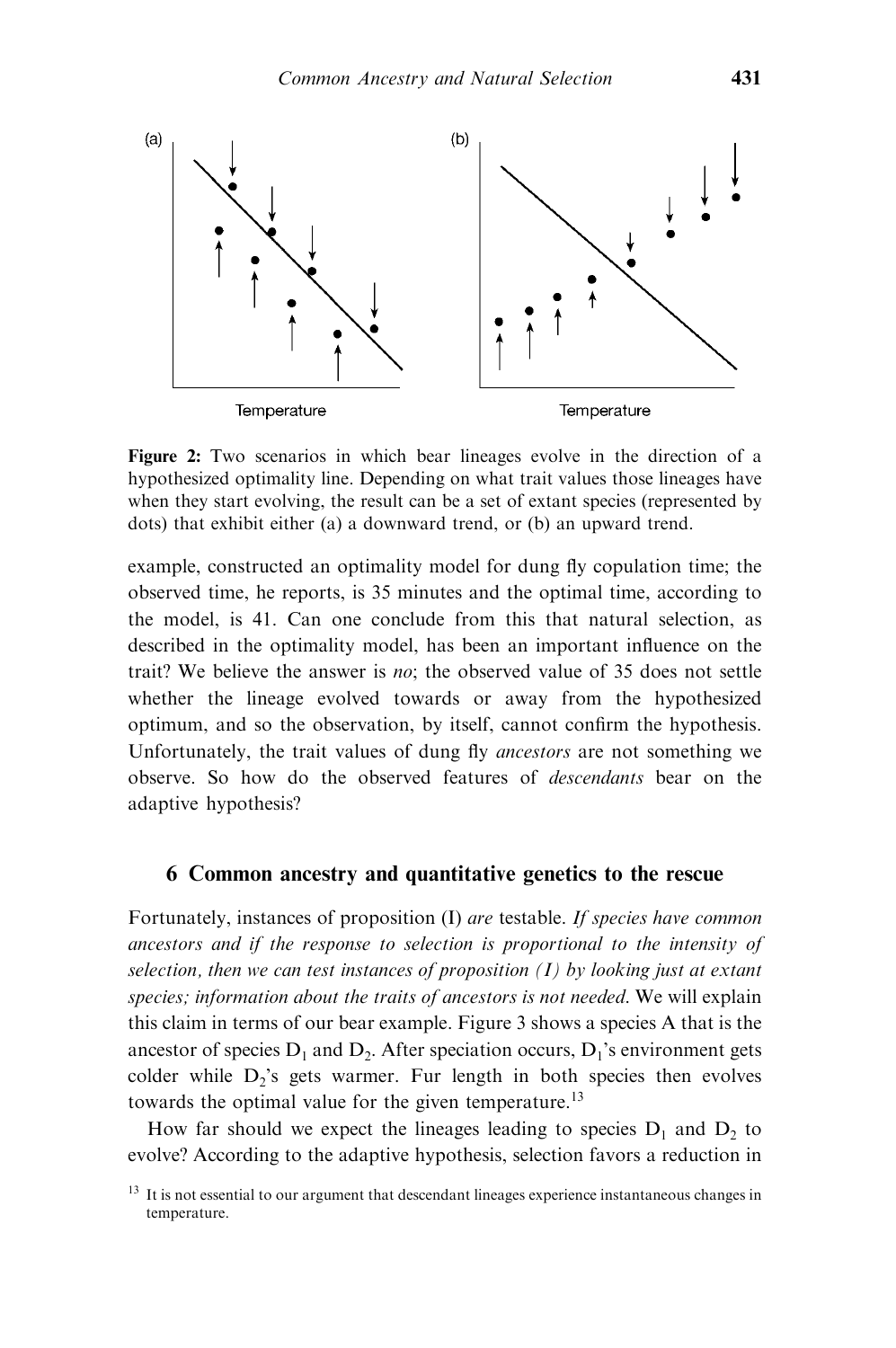

Temperature

Figure 3: The adaptive hypothesis under test asserts that lineages evolve in the direction of the optimality line, which has a negative slope. If lineages  $D_1$  and  $D_2$ stem from a common ancestor A, then the adaptive hypothesis predicts that a line through the endpoints of the two lineages will have a negative slope, provided that the heritabilities in the two lineages are approximately the same.

fur length in each lineage, but how much reduction should we expect? Notice that the adaptive hypothesis says that  $D_1$  starts closer to its optimal fur length than  $D_2$  does. This means that  $D_2$  is subject to more intense selection than  $D_1$ . Quantitative genetic theory predicts that the response to selection is proportional to the product of the trait's heritability and the intensity of selection; this prediction is borne out in many experiments (Falconer and Mackay [1996]). As a consequence, if fur length is equally heritable in the two lineages,<sup>14</sup> D<sub>2</sub> should evolve a greater distance than  $D_1$  (as shown in Figure 3), since the intensity of selection is greater in the former species. Since these lineages respond differently to selection,  $D_1$  will end up with longer fur than  $D_2$ . The result is that the relationship between  $D_1$ 's and  $D_2$ 's trait values 'mirrors' the slope of the optimality line towards which the two lineages are evolving—that is, the optimality line has a negative slope, and so does the line joining the endpoint of  $D_1$  and the endpoint of  $D_2$ . Notice that this line of argument would apply no matter what trait values the ancestor A happened to have.

We have just tested the claim that fur length is an adaptive response to ambient temperature by looking only at the traits of extant species. Proposition (I), applied to an optimality line, predicts that species will evolve

<sup>&</sup>lt;sup>14</sup> In fact, a weaker assumption suffices—that the heritability in  $D_1$  is not greater than that in  $D_2$ .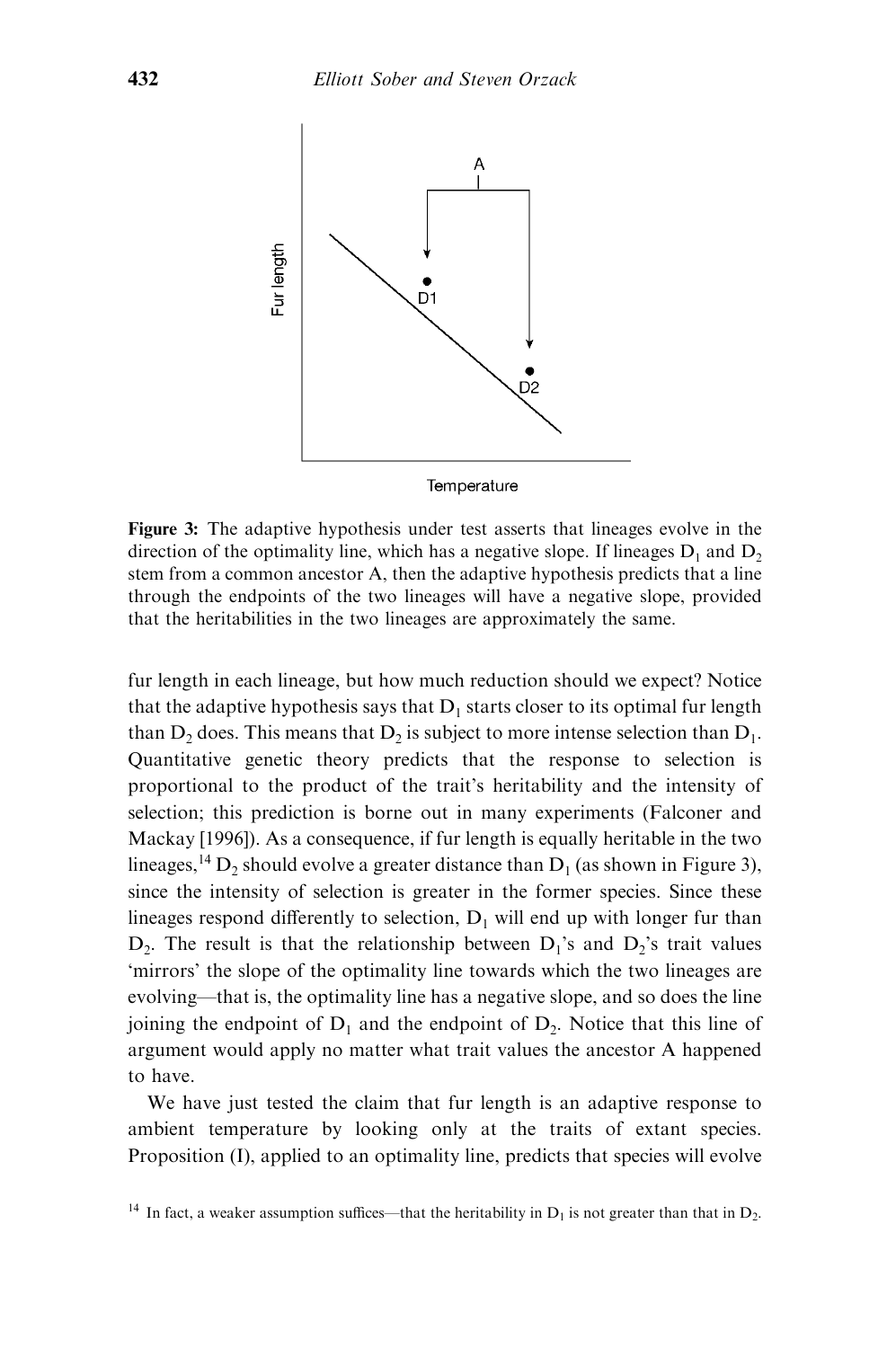towards their optima, not that they will necessarily attain them. If the species in question have common ancestors, and if the heritability of fur length is about the same across lineages, then we can test the adaptive hypothesis by seeing if the sign of the regression of those species' trait values on temperature is the same as the sign of the slope of the optimality line.<sup>15</sup> This procedure can be adapted to optimality lines that are nonlinear—the question is whether the trend in the data 'mirrors' the shape of the optimality line. It also can be used in testing adaptive hypotheses in which lineages are not said to evolve towards an optimality line, but rather are hypothesized to evolve in the direction of a region—an optimality band, so to speak.<sup>16</sup>

To understand the role that common ancestry plays in this argument, compare Figure 3 with Figure 2. In Figure 3, the common ancestry of  $D_1$  and  $D<sub>2</sub>$  insures that the two lineages start evolving with the same trait values. This, plus the assumption about differential response to selection, suffices for the adaptive hypothesis to predict a downward trend in the data. In contrast, the different species in Figure 2 do not have common ancestors and so the lineages may start evolving from different initial trait values; even if there is a differential response to selection, there is no guarantee that the species in Figure 2 will exhibit a downward trend.

The two assumptions we have identified, which together allow adaptive hypotheses to predict trait associations among tip species, will strike most biologists as having rather different standings. As noted earlier, the idea of common ancestry is standard in contemporary evolutionary biology, and will not strike practicing biologists as problematic.<sup>17</sup> However, the idea that heritabilities are roughly the same in different lineages is anything but obvious. Why should one believe this assumption? We will not address this question here, except to note that the idea of common ancestry plays a justifying role in this instance as well. If the lineages in question had no common ancestors, there would be little reason to expect them to have similar heritabilities. The hypothesis of natural selection predicts that heritability will decline in each lineage, but it says nothing about the heritability that each lineage has when it *starts evolving*. In contrast, the problem becomes more tractable if tip species trace back to a common ancestor. The effect of

<sup>15</sup> A similar proposal was endorsed, but without this rationale, by Burt ([1989]).

<sup>&</sup>lt;sup>16</sup> Suppose we wanted to test a nonadaptive hypothesis concerning the distribution of a trait. For example, consider the hypothesis that a trait's distribution was strongly influenced by genetic drift. If the species are not related, and we do not know the trait values that were present at the start of each lineage or the amount of time that the lineages have been evolving, the drift hypothesis makes no prediction about the trait's distribution across the descendant species we observe. However, if the species have a common ancestor, the drift hypothesis does make a prediction — more closely related species should be more similar. Once again, common ancestry comes to the rescue.

<sup>&</sup>lt;sup>17</sup> However, see Sober and Steel ([2002]) for discussion of this standard assumption.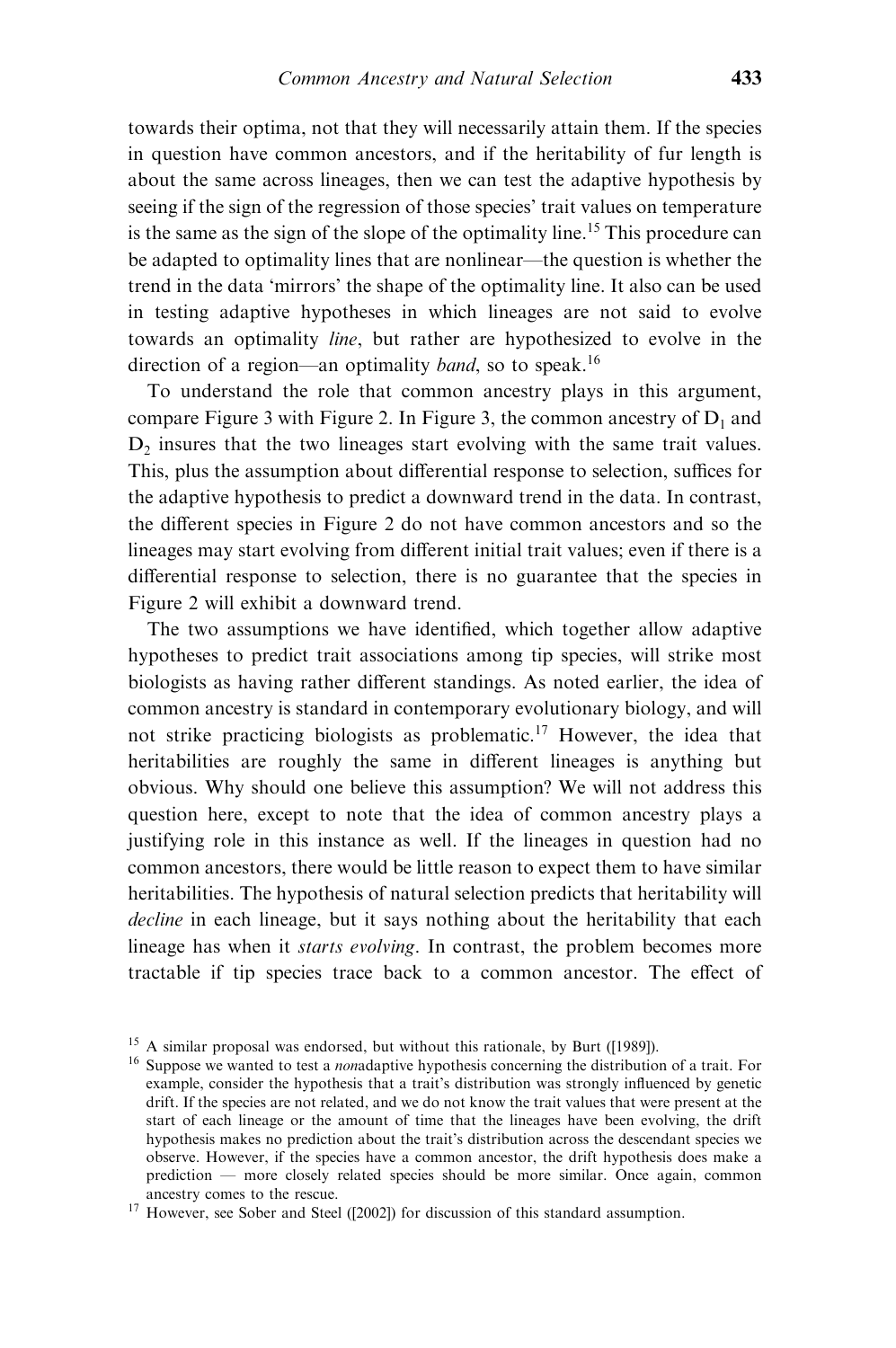

Temperature

Figure 4: As before, the adaptive hypothesis under test asserts that lineages evolve in the direction of the optimality line, which has a negative slope. If lineages  $D_1$  and  $D_2$  stem from separate ancestors  $A_1$  and  $A_2$ , then the adaptive hypothesis predicts that a line through the endpoints of the two lineages will have a negative slope, provided that  $A_1$  and  $A_2$  have optimal trait values, the two lineages have their temperatures increased by equal amounts, and the heritabilities in the two lineages are approximately the same.

common ancestry is that lineages begin evolving with the same heritability, just as they begin evolving with the same *trait value* (Figure 3).<sup>18</sup>

We have argued that common ancestry and similar heritabilities *suffice* to render adaptive hypotheses testable. But are they necessary? Prima facie, there seem to be other possible conditions that would suffice. For example, an examination of Figure 2 reveals that if sufficient time elapses, then evolution towards the optimality line must result in the end points of lineages exhibiting a negative trait association; in this case, the positive association depicted in Figure 2b must be a transitory phenomenon. A second possible scenario is depicted in Figure 4. Here two unrelated lineages each begin with the ancestors  $A_1$  and  $A_2$  at their optimal trait values. If ambient temperature increases by the same amount in the two lineages, and the lineages then evolve in the direction of the optimality line, it is inevitable that the tips of those lineages  $(D_1 \text{ and } D_2)$  will exhibit a negative trait association. Both of these scenarios involve separate ancestry, and each suffices to render the adaptive hypothesis testable. The trouble with these possibilities, however, is

<sup>&</sup>lt;sup>18</sup> Once a lineage splits, it is possible that the two daughters acquire different trait values and different heritabilities. However, under many but not all plausible models of speciation the two lines have the same expected trait values and heritabilities.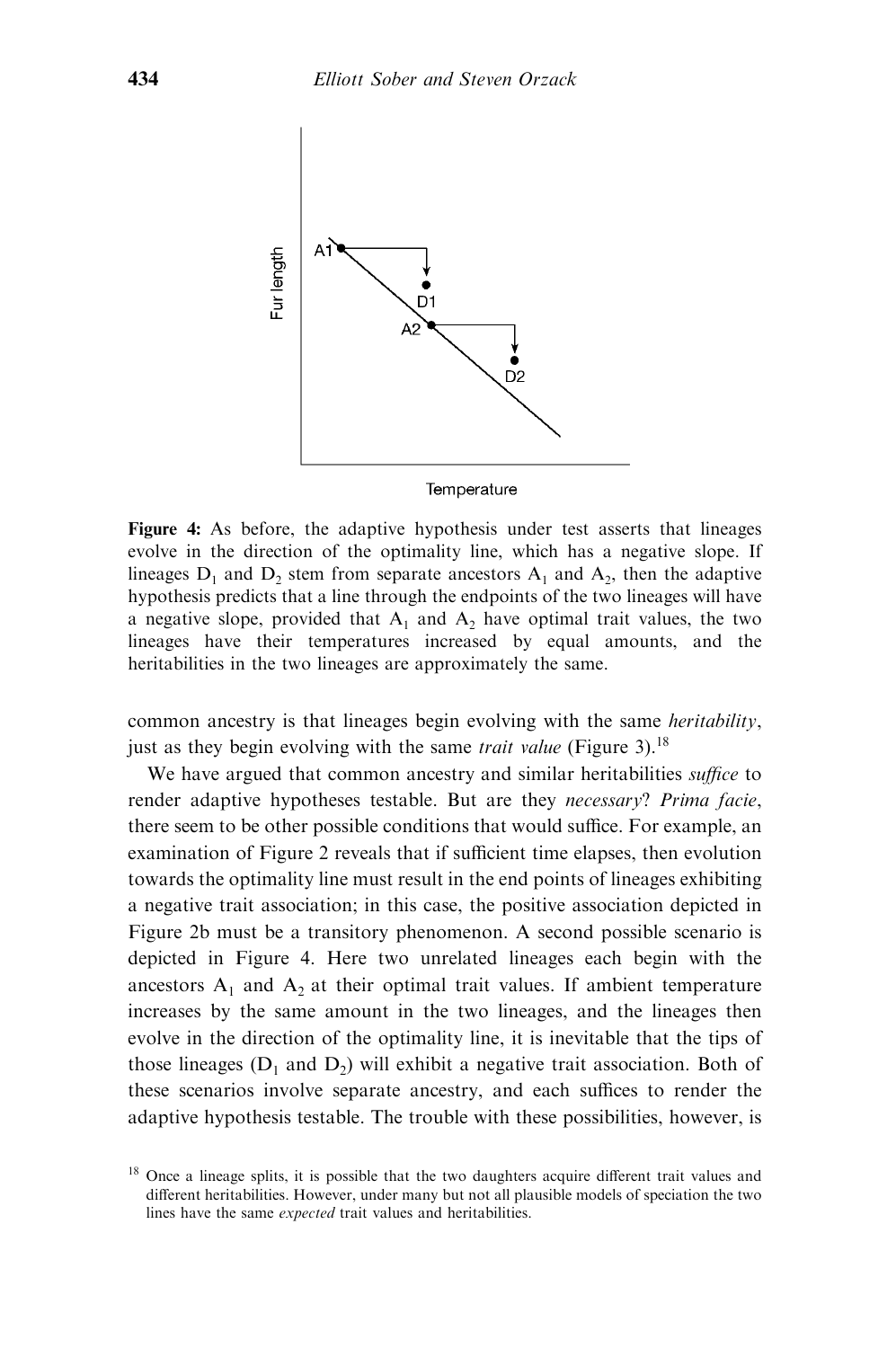that we are usually in no position to know that they obtain. When biologists test an adaptive hypothesis, they do not usually already know that enough time has elapsed for near-optimal trait values to have evolved or that ancestors had optimal trait values. This is why we conjecture that the sufficient condition we have identified is also, in practice, necessary.

### 7 Conclusion

Biologists often assume that adaptive hypotheses predict trait associations, but the justification of this assumption has not, to our knowledge, been explained before. For example, if ambient temperature causes bear lineages to evolve longer or shorter fur, what does this predict about the ambient temperatures and fur lengths that we should find among extant species? What does a claim about the causal processes at work within lineages predict about the features found at the tips of lineages? The answer is nothing, unless further assumptions are put on the table. We have described two assumptions that together render the adaptive hypothesis testable.

One of these is an assumption about common ancestry. If the adaptive hypothesis concerns fur length in bears, then the relevant phylogenetic assumption is that bears have a common ancestor; there is no need to invoke the stronger tree of life hypothesis, which says that *all organisms now on Earth* trace back to a common ancestor. A parallel point applies to Darwin's observation that adaptation poses a problem if one wishes to draw inferences concerning common ancestry; if the goal is to infer how bears are related to each other phylogenetically, the relevant problem is not that the Hypothesis of Natural Selection, which makes a claim about most traits and most lineages, might be true; rather, the problem is more *local*—one has to worry about the adaptive character of the traits of bears that one proposes to use in drawing inferences about their phylogenetic relationships.<sup>19</sup>

We have argued that the tree of life hypothesis and the hypothesis of natural selection are logically independent, but that they are evidentially dependent, in an asymmetric way. If any or all of the adaptive hypotheses described by (O), (I), and (U) were false, that would not prevent us from testing and confirming hypotheses of common ancestry; quite the contrary the fewer adaptations the better, as far as the task of reconstructing phylogenetic relationships is concerned. On the other hand, if extant species were not genealogically related, it would be puzzling how instances of proposition (U) or (I) could be tested. The fact of adaptation hinders one's

<sup>&</sup>lt;sup>19</sup> In this paper we have discussed the problem of testing adaptive hypotheses and the problem of testing hypotheses about common ancestry. We have not addressed the question of whether it might be possible to test *conjunctions* of adaptive and phylogenetic hypotheses *simultaneously*. On this, see Sober ([2002a]).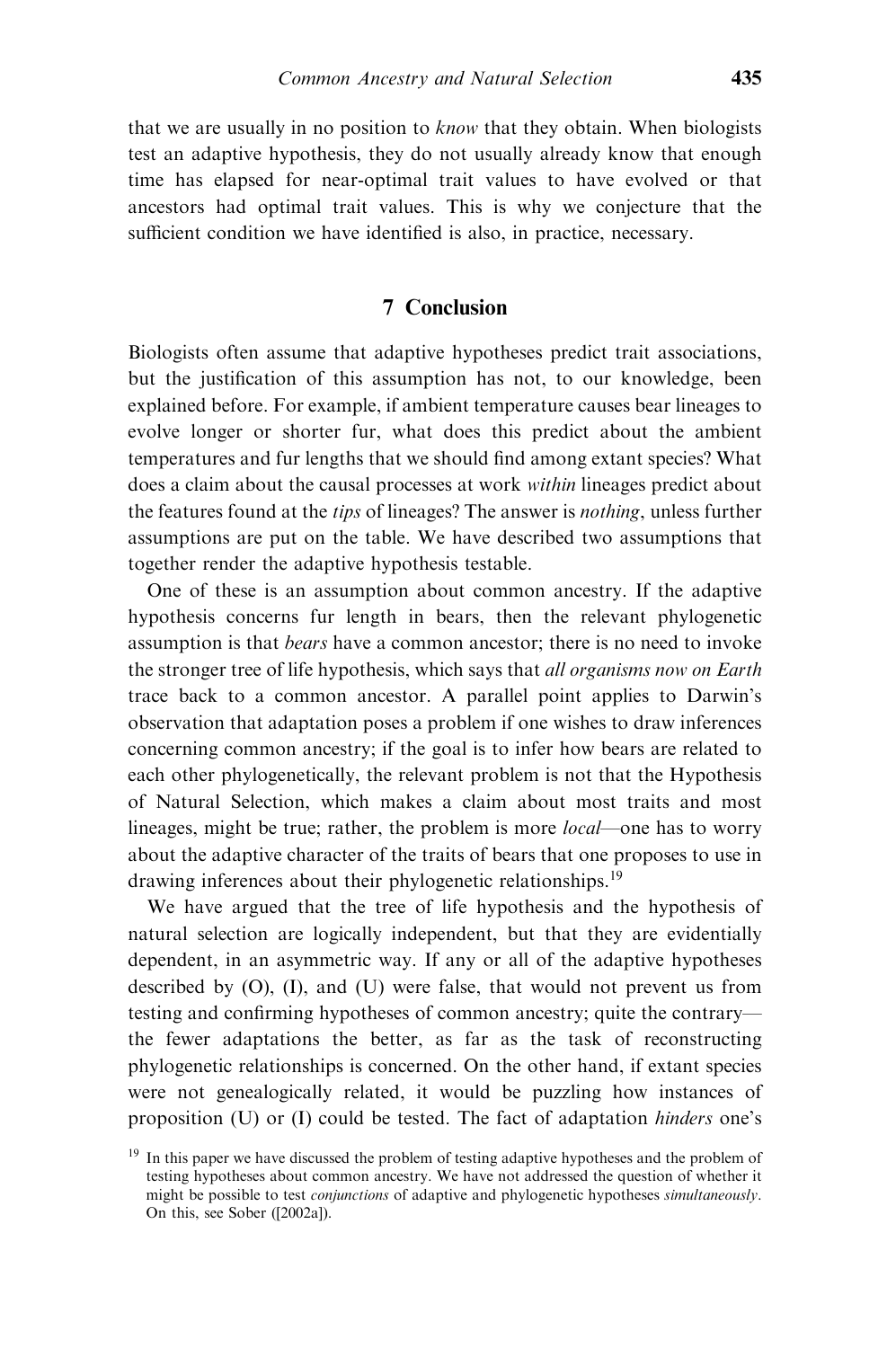ability to test hypotheses of common ancestry, but the fact of common ancestry helps one test adaptive hypotheses.

#### Acknowledgements

We thank David Ackerly, Ellery Eells, Donald Forsdyke, Elisabeth Lloyd, Arne Mooers, Andrea Schwartz, Joe Williams, and the anonymous referees of this journal for advice. Arlin Stolzfus and Mark Ragan provided extremely helpful clarification of Haeckel's evolutionary claims. The National Science Foundation (SES–9906997) provided financial support.

> Elliott Sober Department of Philosophy University of Stanford Stanford, CA 94305 USA

Steven Hecht Orzack Fresh Pond Research Institute 173 Harvey Street Cambridge, MA 02140 USA

#### **References**

- Bowler, P. [1984]: Evolution—the History of an Idea, Berkeley: University of California Press.
- Burt, A. [1989]: 'Comparative Methods Using Phylogenetically Independent Contrasts', Oxford Surveys in Evolutionary Biology, Oxford: Oxford University Press, pp. 33–53.
- Crick, F. [1968]: 'The Origin of the Genetic Code', Journal of Molecular Biology, 38, pp. 367–79.
- Darwin, C. [1859]: The Origin of Species, Cambridge MA: Harvard University Press, 1959.
- Dawkins, R. [1983]: 'Universal Darwinism', in D. Bendall (ed.), Evolution from Molecules to Men, Cambridge: Cambridge University Press, pp. 403–25.
- Falconer, D. and Mackay, T. [1996]: *Introduction to Quantitative Genetics*,  $4<sup>th</sup>$  edn, London: Longman.
- Felsenstein, J. [1985]: 'Phylogenies and the Comparative Method', American Naturalist, 125, pp. 1–15.
- Freeland, S., Knight, R., Landweber, L. and Hurst, L. [2000]: 'Early Fixation of an Optimal Genetic Code', Molecular Biology and Evolution, 17, pp. 511–8.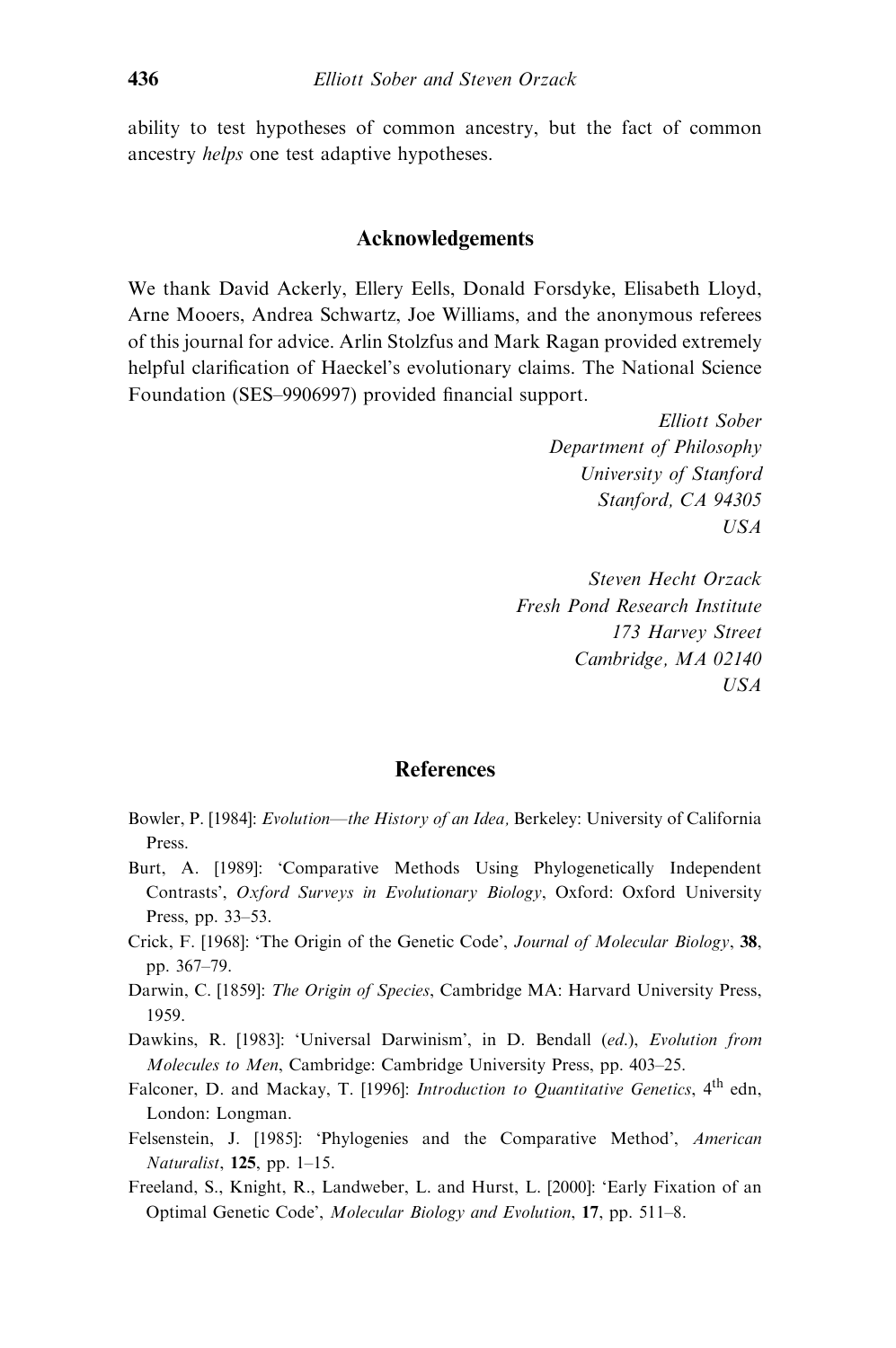- Godfrey-Smith, P. [2001]: 'Three Kinds of Adaptationism', in S. Orzack and E. Sober (eds), Adaptationism and Optimality, Cambridge: Cambridge University Press, pp. 335–57.
- Gould, S. and Lewontin, R. [1979]: 'The Spandrels of San Marco and the Panglossian Paradigm—A Critique of the Adaptationist Programme', Proceedings of the Royal Society of London B,  $205$ , pp. 581-98.
- Haeckel, E. [1876]: *The History of Creation*, 3<sup>rd</sup> edn, London: Kegan, Paul, Trench.
- Hansen, T. F. [1997]: 'Stabilizing Selection and the Comparative Analysis of Adaptation', Evolution, 51, pp. 1341-51.
- Harvey, P. and Pagel, M. [1991]: The Comparative Method in Evolutionary Biology, Oxford: Oxford University Press.
- Kimura, M. [1983]: The Neutral Theory of Molecular Evolution, Cambridge: Cambridge University Press.
- Lamarck, J. [1809]: Zoological Philosophy, London: Macmillan, 1914.
- Mayr, E. [1982]: The Growth of Biological Thought, Cambridge MA: Harvard University Press.
- Orzack, S. H. and Sober, E. [1994a]: 'How (Not) to Test an Optimality Model', Trends in Ecology and Evolution, 9, pp. 265–7.
- Orzack, S. H. and Sober, E. [1994b]: 'Optimality Models and the Test of Adaptationism', American Naturalist, 143, pp. 361–80.
- Orzack, S. H. and Sober, E. [2001]: 'Adaptation, Phylogenetic Inertia, and the Method of Controlled Comparisons', in S. H. Orzack and E. Sober (eds), Adaptationism and Optimality, Cambridge: Cambridge University Press, pp. 45–63.
- Parker, G. [1978]: 'Search for Mates', in J. Krebs and N. Davies (eds), Behavioral Ecology—An Evolutionary Approach, Oxford: Blackwell, pp. 214–44.
- Ridley, M. [1983]: The Explanation of Organic Diversity, Oxford: Oxford University Press.
- Senapathy, P. [1994]: Independent Birth of Organisms, Madison WI: Genome Press.
- Sober, E. [1993]: Philosophy of Biology, Boulder CO: Westview Press.
- Sober, E. [1999]: 'Modus Darwin', Biology and Philosophy, 14, pp. 253–78.
- Sober, E. [2002a]: 'Instrumentalism, Parsimony, and the Akaike Framework', Philosophy of Science, 69, S112-23. Also available at:  $\langle h(t) \rangle$ hilosophy.wisc.edu/ sober>.
- Sober, E. [2002b]: 'Reconstructing Ancestral Character States—A Likelihood Perspective on Cladistic Parsimony', *The Monist*, 85, pp. 156–76.
- Sober, E. and Steel, M. [2002]: 'Testing the Hypothesis of Common Ancestry', Journal of Theoretical Biology, 218, pp. 395–408.